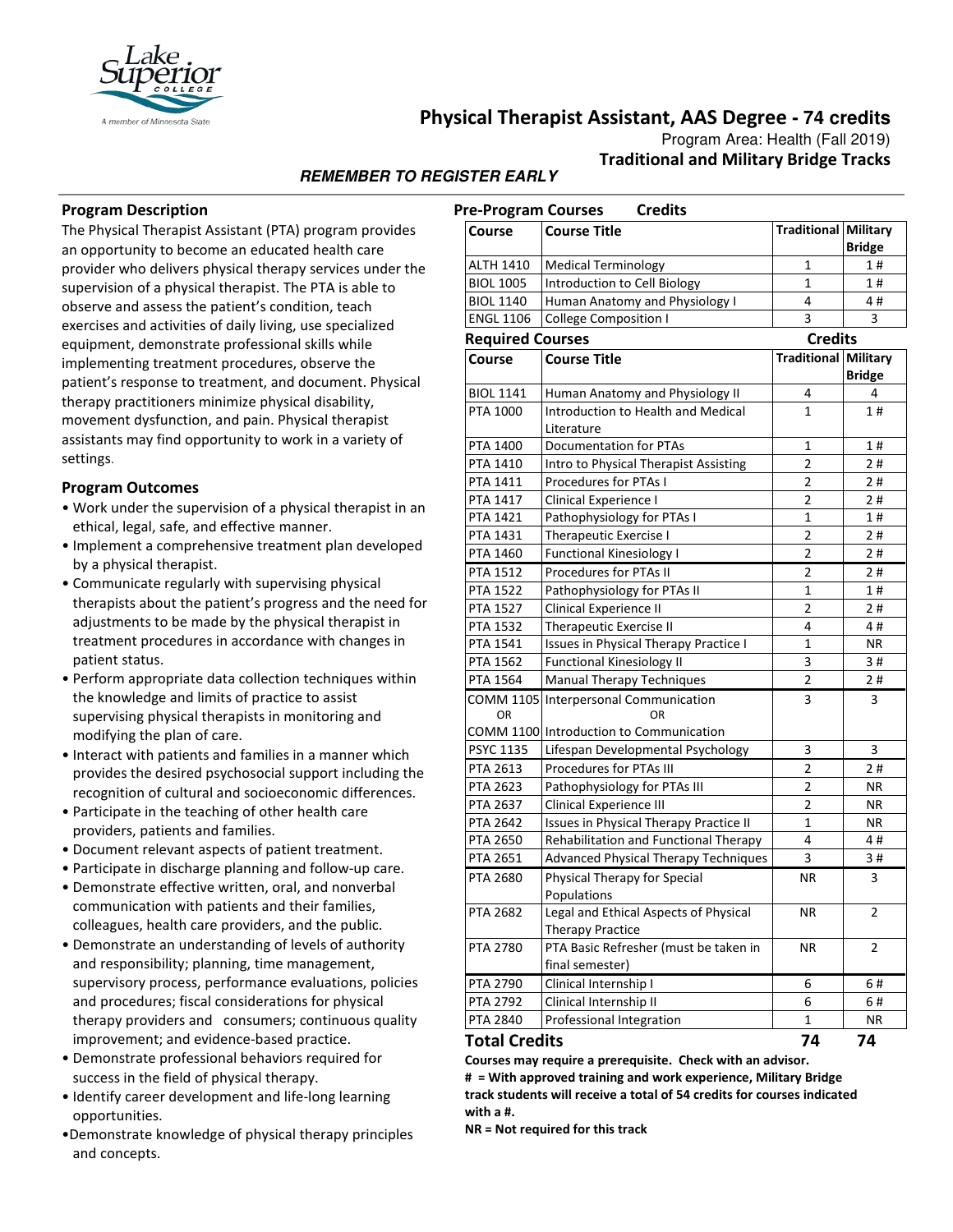

**Physical Therapist Assistant, AAS Degree - 74 credits**

Program Area: Health (Fall 2019) **Traditional and Military Bridge Tracks**

## **REMEMBER TO REGISTER EARLY**

### **Pre-program Requirements**

#### **Traditional PTA Program (On-Campus)**

Background Study approval is required from the State of Minnesota. Prior to acceptance into the program, students will need to complete the following:

- All Pre-Program courses, with a minimum cumulative GPA of 3.0 or better (excluding BIOL 1005).
- A Verification of Volunteer Work form.
- Submit a program application.

Upon acceptance into the program, students participating in clinicals must have the following:

- A recent physical examination including current immunizations and current negative Tuberculosis (TB) screening.
- Current certification in American Heart Association: BLS Healthcare Provider or American Red Cross: BLS/CPR for Healthcare Providers is required for all clinical courses. *ALTH 1430 will satisfy this requirement for one year.*

#### **Military Bridge Track (Online)**

Pre-Program courses may be completed concurrently with the program courses. Prior to acceptance into the program, students must complete the following:

- Completion of an approved military training program per current program admission criteria.
- Submit a program application, including a recommendation from a supervising physical therapist verifying six-months post-training work experience, and a skills documentation log.

With approved training and work experience, Military Bridge track students will receive a total of 54 credits for courses indicated with a (**#**).

#### **Federal background study approval is required through a designated provider.**

#### *Qualified applicants should be aware that program class sizes are limited, which may delay acceptance into the program.*

*Students may be required to complete additional (or less) coursework, dependent upon the results of Computerized Placement Test (CPT) and/or previous coursework completed or certifications awarded. General Education courses required by this program may be taken during any term, including prior to formal program acceptance, as long as the specific prerequisites for that course have been met. Please check with your advisor. All courses in the program need to be completed with a grade of "C" or better.*

Successful entry into this program requires a specific level of skill in the areas of English, mathematics, and reading. Program entry will depend, in part, on meeting the prerequisites listed below.

#### **English/Reading:**

- A score of 78 or higher on the reading comprehension portion of the CPT
- OR completion of ENGL0950 or READ0950, which may not be taken concurrently with Semester I coursework
- OR ENGL0955 or READ0955, which may not be taken concurrently with Semester I coursework
- OR equivalent transfer course or higher

#### **Mathematics:**

- A score of 33 or higher on the Elementary Algebra Skills portion of the CPT, OR
- Completion of MATH0520, which may not be taken concurrently with Semester I coursework
- OR its equivalent transfer course or higher with a grade of "C" or better

#### **Program Accreditation**

The Physical Therapist Assistant Program at Lake Superior College is accredited by the Commission on Accreditation in Physical Therapy Education (CAPTE), 1111 North Fairfax Street, Alexandria, Virginia, 22314; telephone: 703-706-3245; email: accreditation@apta.org; [CAPTE website](http://www.capteonline.org/) (http://www.capteonline.org).